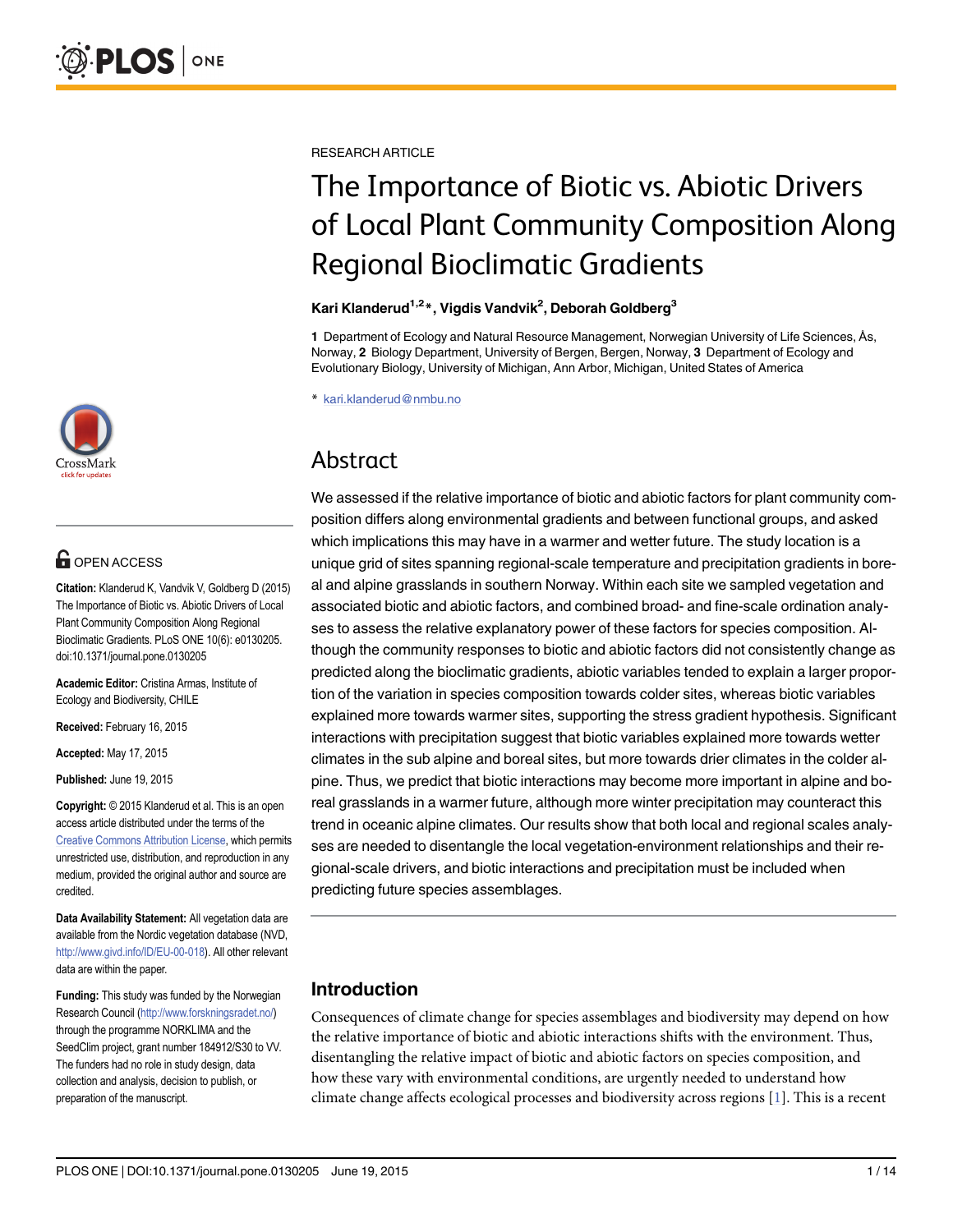<span id="page-1-0"></span>

Competing Interests: The authors have declared that no competing interests exist.

restatement of the classical debate within ecological theory about the determinants of plant community species composition  $[2, 3]$  $[2, 3]$  $[2, 3]$  $[2, 3]$ : Abiotic factors, such as soil moisture, nutrients and pH are traditionally predicted to more directly affect species establishment and survival under stressful environmental conditions, such as in the alpine  $[4]$  $[4]$ . Biotic interactions, on the other hand, such as competition from denser and higher vegetation and a larger amount of litter, are often predicted to play a more important role for species coexistence in more productive habitats  $[5, 3, 6, 7, 8]$  $[5, 3, 6, 7, 8]$  $[5, 3, 6, 7, 8]$  $[5, 3, 6, 7, 8]$  $[5, 3, 6, 7, 8]$  $[5, 3, 6, 7, 8]$  $[5, 3, 6, 7, 8]$  $[5, 3, 6, 7, 8]$  $[5, 3, 6, 7, 8]$  $[5, 3, 6, 7, 8]$ , but see  $[9, 10, 11]$  $[9, 10, 11]$  $[9, 10, 11]$  $[9, 10, 11]$  $[9, 10, 11]$  $[9, 10, 11]$  $[9, 10, 11]$ . Negative biotic interactions are also found in stressful environments (e.g. [[12](#page-11-0)]), whereas more recently, a number of studies have documented significant impacts of positive biotic interactions for plants in cold, dry, or infertile unproductive habitats [\[13](#page-11-0), [14,](#page-11-0) [15](#page-11-0), [16](#page-11-0), [17,](#page-11-0) [18\]](#page-11-0). Thus, biotic interactions may be equally important in stressful and more productive habitats, although the relative importance of different types of biotic interactions (positive vs. negative) may shift [\[19\]](#page-11-0).

Empirical assessment of trends in the impact of species interactions, whether negative or positive, along broad-scale productivity or stress gradients are typically based on meta-analyses of experimental manipulation of neighbours and quantification of responses in terms of plant growth, or less commonly, survival [[20,](#page-11-0) [16\]](#page-11-0). However, such individual-level data cannot necessarily be scaled up to consequences of these interactions at community-level. To take an extreme (and unlikely) example: if all species were strongly reduced in growth and survival by competition, but suffered similar reductions, their relative abundance would not be affected [\[21](#page-11-0)]. Thus, approaches to assess effects of biotic interactions on entire communities are needed.

In this paper we take a non-experimental approach disentangling the relative importance of interactions among plants vs. the abiotic environment for structure of entire communities. We first assess the variation in fine-scale vegetation accounted for by local biotic vs. abiotic variables, where the biotic variables are proxies for the intensity of interactions, such as the cover or the height of vegetation. We then compare the relative variation accounted for by local biotic vs. abiotic variables across sites that differs substantially in environmental stress and productivity. While this observational approach cannot unambiguously isolate cause and effect, it does avoid experimental artefacts and can more easily focus on the entire community rather than simple measures of individual growth for one or a few component species. The use of observational, rather than experimental data also facilitates comparison across different sites and scales.

Hierarchical multivariate variation partitioning approaches  $[22]$ , see also  $[23]$  are often used to assess the relative importance of different local- and regional-scale environmental factors for community composition (e.g.  $[24, 25, 26, 27]$  $[24, 25, 26, 27]$  $[24, 25, 26, 27]$  $[24, 25, 26, 27]$  $[24, 25, 26, 27]$  $[24, 25, 26, 27]$  $[24, 25, 26, 27]$  $[24, 25, 26, 27]$  $[24, 25, 26, 27]$ ). However, these approaches estimate variation without taking into account differences in responses across environmental gradients, i.e. all local communities may not respond to the same underlying environmental factors, and they may not respond in the same way to those factors. We hypothesize that the relative importance of biotic and abiotic factors, and possibly the direction of biotic effects (positive vs. negative), differs between local communities. Thus, we supplement the variation partitioning approach with replicated local-scale ordination analyses to allow assessment of the relative importance of different environmental factors within each local community along broader-scale climate gradients. In our study, we thus combine broad- and fine-scale ordination analyses of vegetation data from local sites within a regional-scale grid of sites to compare the effect of biotic vs. abiotic factors along environmental gradients.

The impacts of biotic and abiotic factors on plant communities along elevation gradients have primarily been studied, or interpreted, as temperature gradients [[16](#page-11-0)], but see [\[28\]](#page-12-0). Temperature and precipitation are, however, often correlated along elevation gradients, and recent studies have pointed at the importance of precipitation, soil moisture, and their interactions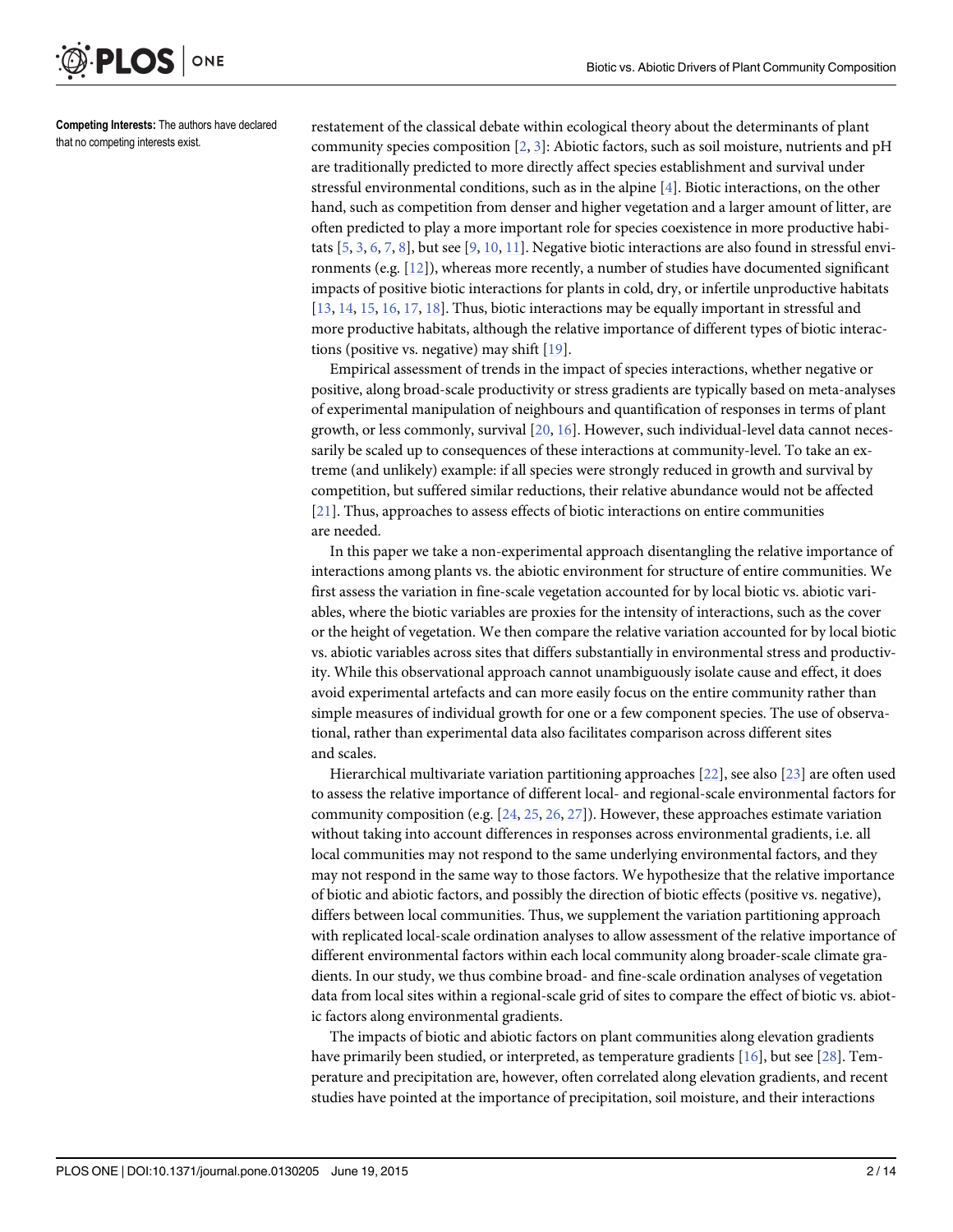<span id="page-2-0"></span>with temperature and local environmental factors as drivers of community dynamics [[29,](#page-12-0) [30,](#page-12-0) [31\]](#page-12-0). Both temperature and precipitation regimes have changed worldwide during the last century, and are predicted to increase by 2.3–4.6°C and 5–30%, respectively, in Northern Europe towards 2100 [[32](#page-12-0)]. Towards higher elevations, there is also an increasing harshness and decreasing productivity. Higher temperatures and precipitation rates may increase productivity in these areas and thereby alter the relative role of biotic and abiotic interactions. In accordance with this, vegetation canopy height and litter cover have increased in alpine and arctic plant communities during the last 20–30 years, both in climate warming experiments [\[33,](#page-12-0) [29\]](#page-12-0) and in unmanipulated monitoring plots [[30](#page-12-0)]. These studies and others (e.g. [\[34\]](#page-12-0)), also show that graminoids have increased more in absolute abundance than forbs, especially in sites with high ambient site temperature and soil moisture [[30](#page-12-0)], and forbs decrease in absolute abundance in the warmest sites [\[30](#page-12-0)]. Graminoids are better competitors for nutrients and light than most forbs [[35](#page-12-0)], and consequently, the decline of forbs may be due to biotic interactions rather than a direct climate effect. This suggests that climate warming and/or increased precipitation may directly benefit graminoids, whereas biotic interactions caused by graminoid dominance, may decrease forb abundance.

To separate the effects of temperature and moisture on the relative importance of biotic and abiotic factors, we established twelve study sites along natural temperature and precipitation gradients in southern Norway, such that these two main climate variables varied independently [\(Table 1\)](#page-3-0) and all factors other than climate were as identical as possible; including vegetation type, bedrock, aspect, slope, and land use [\[36](#page-12-0)]. Within each site in this regional 'climate grid', we sampled vegetation and associated biotic and abiotic environmental conditions on a finescale.

We used these data to test the following hypotheses: 1) The community response to localscale variation in biotic and abiotic variables is not consistent across broad-scale bioclimatic gradients. 2) The local abiotic environment accounts for more variation in species composition in stressful and unproductive alpine and dry sites than in the more benign and productive boreal and mesic sites. 3) Biotic variables account for more variation in species composition in warmer and wetter sites. 4) Forbs are more strongly affected by biotic interactions than graminoids. We conclude by discussing the implications of these results for grassland species composition under warmer and wetter future climates. Our results show that the importance of abiotic vs biotic variables for species composition shift along the broad scale temperature and precipitation gradients and we propose that both local and regional scales analyses is crucial to be able to detect and disentangle the different drivers of local vegetationenvironment relationships.

#### Materials and Methods

The study was conducted at twelve sites situated from the continental east to the oceanic west and from the alpine to the boreal climatic zones in the fjord landscape of southern Norway. The sites are distributed across a unique climate grid with three levels of summer temperature (mean of four warmest months) replicated at four levels of mean annual precipitation [\(Fig 1,](#page-3-0) [Table 1](#page-3-0)). The climate data are interpolated with 100 m resolution [[37\]](#page-12-0) from the normal period 1961–1990 [\[38\]](#page-12-0). The sites were selected to be as similar as possible with respect to all factors other than climate to facilitate comparisons between sites. The sites are all grasslands associated with calcareous bedrock. Most of the sites are south-west exposed slopes of ca twenty degrees inclination, except one (Boreal 3) that is east exposed. All sites are moderately grazed. Geographical distance between sites is on average 15 km and ranges from 175 km (Boreal 1 and Boreal 4) to 650 m (Boreal 2 and Sub alpine 2; these are also 400 m a.s.l. apart). Within sites, all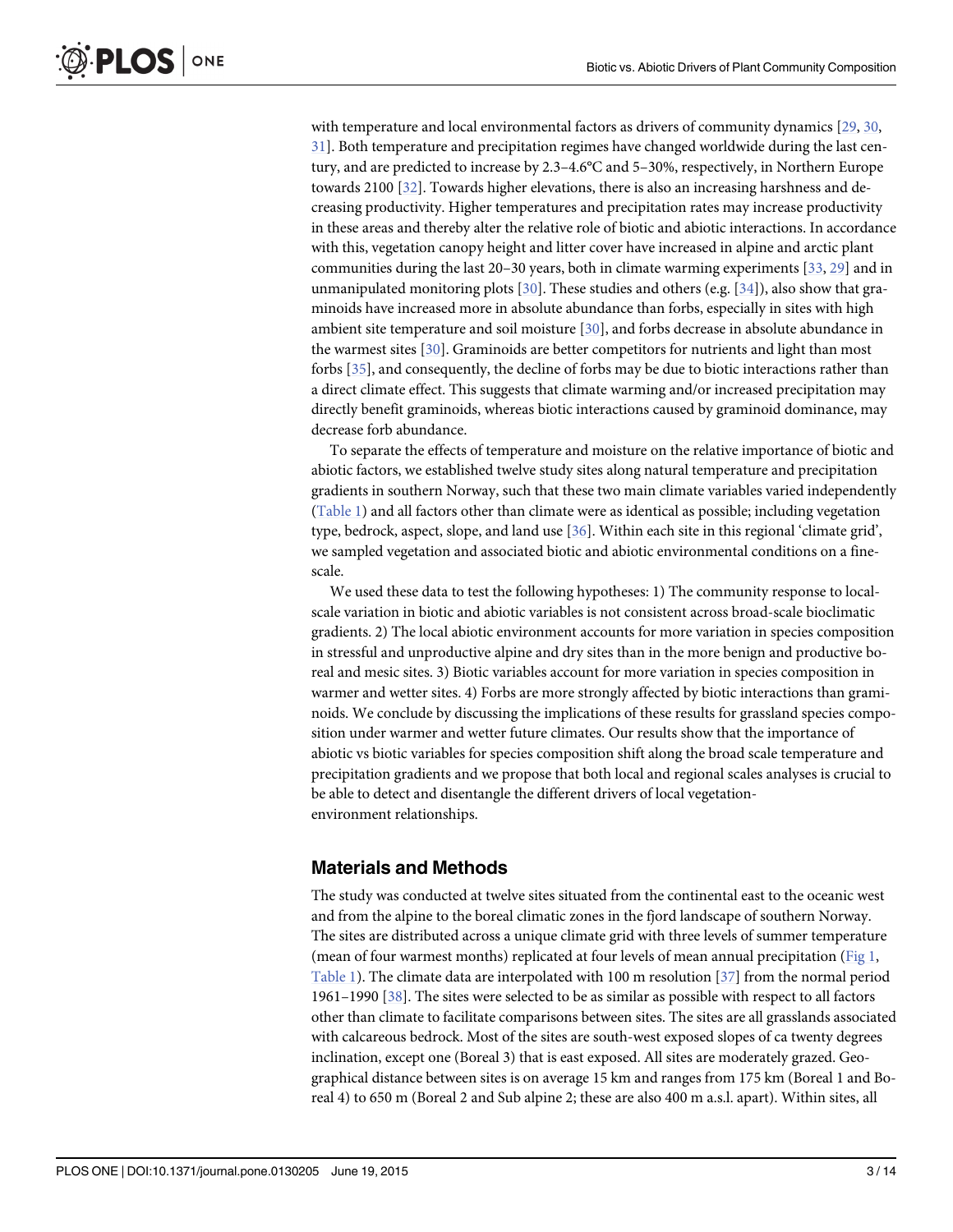<span id="page-3-0"></span>

[Table 1.](#page-2-0) Altitude, annual precipitation, summer temperature, number of plots sampled and mean ± standard deviations of predictor variables at al-pine, sub alpine, and boreal grassland sites along precipitation gradients (low [[1\]](#page-11-0) to high [\[4\]](#page-11-0)) in southern Norway.

| <b>Site</b>                         | Site name        | <b>Altitude</b><br>(m a.s.l.) | Precip<br>(mm) | Temp<br>$(^{\circ}C)$ | No<br>plots | pH          | LOI<br>(%)   | <b>Moisture</b><br>$(\%)$ | Vegetation<br>height (cm) | Litter<br>cover<br>$(\%)$ | <b>Bryophyte</b><br>cover (%) |
|-------------------------------------|------------------|-------------------------------|----------------|-----------------------|-------------|-------------|--------------|---------------------------|---------------------------|---------------------------|-------------------------------|
| <b>ALPINE 1</b>                     | Ulvhaugen        | 1208                          | 596            | 6.17                  | 20          | 5.7<br>±0.2 | 7.9<br>±2.4  | $37.5 \pm 5.7$            | $3.6 + 1.1$               | $17.6 \pm 7.1$            | $13.0 \pm 13.7$               |
| <b>ALPINE 2</b>                     | Låvisdalen       | 1097                          | 1321           | 6.45                  | 20          | 5.9<br>±0.2 | 8.2<br>±2.7  | $40.0 \pm 5.4$            | $3.5 + 1.3$               | $12.4 \pm 3.4$            | $17.1 \pm 8.5$                |
| <b>ALPINE 3</b>                     | Gudmesdalen      | 1213                          | 1925           | 5.87                  | 19          | 6.1<br>±0.2 | 15.3<br>±4.3 | $50.8 \pm 6.9$            | $4.6 \pm 2.2$             | $15.0 + 5.5$              | $20.4 \pm 25.4$               |
| <b>ALPINE 4</b>                     | Skjellingahaugen | 1088                          | 2725           | 6.58                  | 10          | 6.1<br>±0.6 | 7.1<br>±3.8  | 47.6±6.6                  | $4.1 \pm 0.9$             | $12.4 \pm 6.9$            | 28.0±16.9                     |
| <b>SUB-ALPINE</b>                   | Ålrust           | 815                           | 789            | 9.14                  | 20          | 5.4<br>±0.2 | 9.1<br>±3.1  | $33.1 \pm 5.2$            | $3.3 + 1.2$               | $11.3 + 4.1$              | $17.1 \pm 17.1$               |
| <b>SUB-ALPINE</b><br>$\overline{2}$ | Høgsete          | 700                           | 1356           | 9.17                  | 20          | 5.2<br>±0.2 | 12.9<br>±0.8 | $36.5 \pm 1.5$            | $8.9{\pm}2.8$             | $13.2 + 6.2$              | 34.9±14.5                     |
| <b>SUB-ALPINE</b><br>3              | Rambæra          | 769                           | 1848           | 8.77                  | 18          | 5.4<br>±0.3 | 10.0<br>±3.2 | $37.5 \pm 7.4$            | $5.3 + 2.5$               | $11.4 + 4.0$              | 29.9±17.8                     |
| <b>SUB-ALPINE</b><br>$\overline{4}$ | Veskre           | 797                           | 3029           | 8.67                  | 10          | 5.8<br>±0.2 | 13.4<br>±2.5 | $50.2 \pm 3.8$            | $4.1 \pm 1.2$             | $8.2 \pm 3.2$             | $25.4 \pm 17.2$               |
| <b>BOREAL1</b>                      | Fauske           | 589                           | 600            | 10.3                  | 10          | 5.3<br>±0.1 | 10.7<br>±1.4 | 34.8±3.0                  | $9.4 + 2.6$               | $15.3 \pm 5.5$            | $9.7 \pm 6.9$                 |
| <b>BOREAL 2</b>                     | Vikesland        | 474                           | 1161           | 10.55                 | 10          | 5.2<br>±0.2 | 14.7<br>±2.1 | $35.0 \pm 2.8$            | $8.6 + 4.1$               | $16.1 \pm 7.5$            | $50.1 \pm 20.1$               |
| <b>BOREAL 3</b>                     | Arhelleren       | 431                           | 2044           | 10.60                 | 10          | 5.2<br>±0.1 | 10.1<br>±1.3 | $43.8 \pm 2.0$            | $15.9 \pm 5.2$            | $10.2{\pm}2.8$            | 41.9±22.9                     |
| <b>BOREAL 4</b>                     | Øvstedal         | 346                           | 2923           | 10.78                 | 5           | 5.3<br>±0.2 | 10.1<br>±3.7 | $31.5 \pm 5.7$            | $11.9 \pm 2.8$            | $9.1 + 4.1$               | $40.7 \pm 22.8$               |

LOI refers to Loss-On-Ignition, a measure of soil organic matter.

doi:10.1371/journal.pone.0130205.t001



[Fig 1. M](#page-2-0)ap and study design. Location of the twelve study sites along temperature and precipitation gradients in the fjord landscape of southern Norway.

doi:10.1371/journal.pone.0130205.g001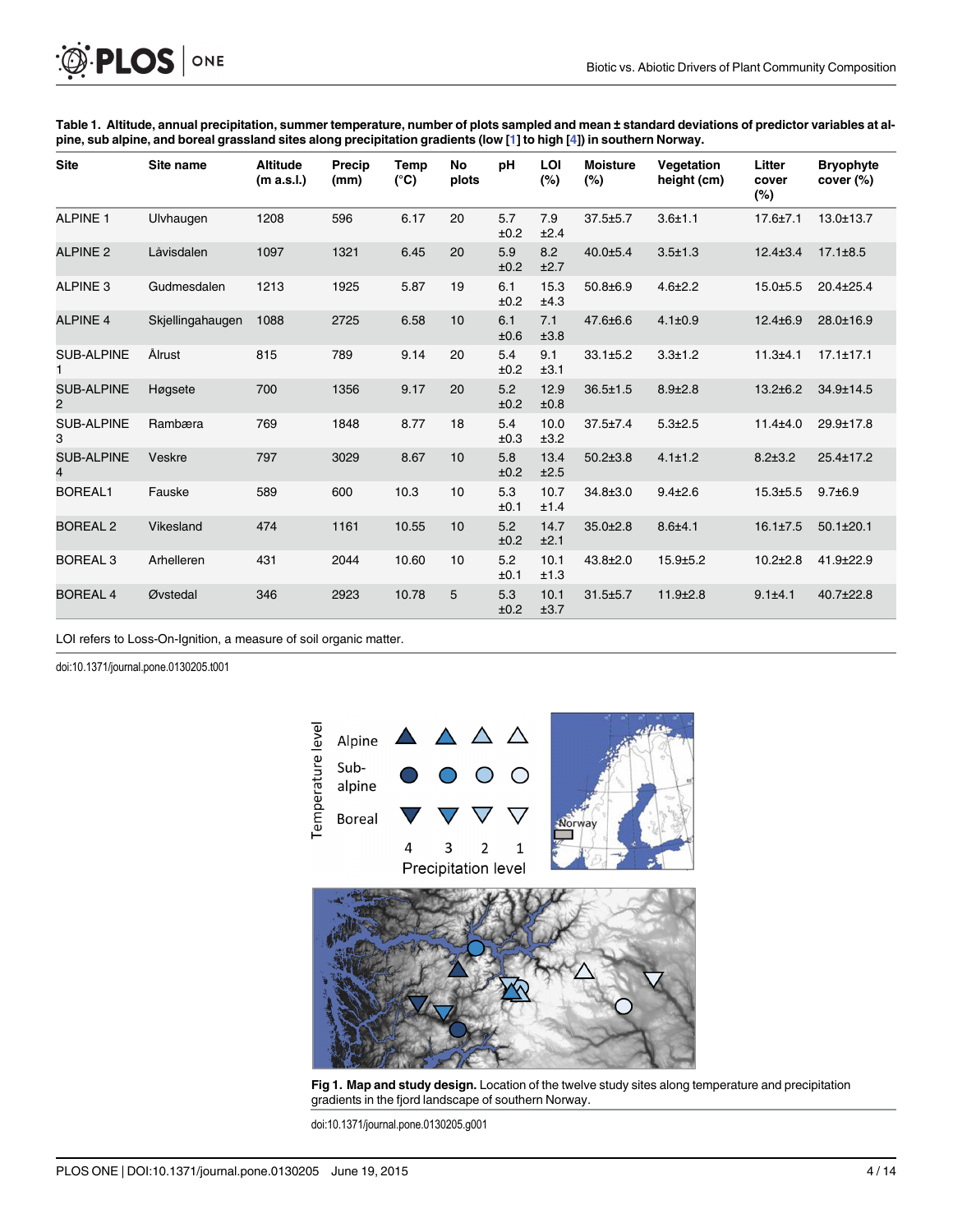<span id="page-4-0"></span>plots were situated in the selected grassland within 5 blocks with a total area of ca. 75–200  $\mathrm{m}^2$ . All the plant communities are within the plant sociological association Potentillo-Festucetum ovinae [[39](#page-12-0)]. In the alpine, this type tends towards Potentillo-Poligonium vivipari, and in some of the lowland sites, they tend towards Nardo-Agrostion tenuis [[39](#page-12-0)].

Vegetation sampling was conducted in 25 x 25 cm plots randomly positioned within five blocks at each site. The number of plots differs between sites due to the design of a transplant experiment conducted between the sites ([Table 1\)](#page-3-0). We estimated percentage cover of all vascular species, and the total cover of bryophytes, litter, and bare soil in each plot. We used a ruler at four fixed points in each plot to measure the mean height of the vegetation. All of these variables are important proxies for the intensity of positive as well as negative biotic interactions among plants in boreal and alpine grasslands. Height of the vascular vegetation may indicate the intensity of competition for light. Increasing vascular cover may also indicate increasing competition (for light or belowground), but under harsh environmental conditions increasing cover has also been shown to facilitate recruitment  $[40, 41]$  $[40, 41]$  $[40, 41]$  $[40, 41]$  and plant growth  $[35]$  $[35]$  $[35]$ . Bryophytes may limit seedling emergence and growth by limiting access to soil, shading or allelopathic interactions [[15](#page-11-0), [42](#page-12-0)], limit growth of the vascular vegetation [[43\]](#page-12-0), or facilitate other species due to their water holding capacities [\[44\]](#page-12-0). Similarly, litter cover may limit plant recruitment by shading, act as a physical barrier to seedlings and shoots (e.g.  $[45, 46]$  $[45, 46]$  $[45, 46]$  $[45, 46]$  $[45, 46]$ , or facilitate plant growth by providing nutrients through decomposition or by ameliorating drought or temperature extremes [\[47](#page-12-0)]. All the sites are on non-protected privately owned land, and permits for doing field sampling has been given from the twelve landowners. No protected species were sampled. The sampled vegetation data are deposited in the Nordic vegetation database (NVD, [http://](http://www.givd.info/ID/EU-00-018) [www.givd.info/ID/EU-00-018\)](http://www.givd.info/ID/EU-00-018) [[48](#page-12-0)].

To quantify the local abiotic environment, we measured soil pH, moisture, and organic content (proxy for nutrient availability) in each plot. These are important determining factors for plant species composition and diversity in this system  $[24, 40]$  $[24, 40]$  $[24, 40]$  $[24, 40]$ . We were able to take the soil samples from directly underneath the sampled vegetation in each of the plots, because, after the vegetation was sampled, all plots were dug up and transplanted to a new site for another experiment. The soil samples were stored cold and brought to the freezer directly after sampling. Before analyses the soil was thawed and put through a two mm sieve. Soil pH was measured after adding 50 ml distilled water to 25 g soil and mixing for two hours. To measure water content, the soil was weighed, and then dried at 105°C for 24 hours and left one hour in a desiccator before weighing again. Loss-on-ignition (LOI) was used to estimate soil organic matter; the soil was burnt for another six hours at 550°C and then left one hour in the desiccator before weighing. We also measured soil moisture in the field by using a SM 200 Soil moisture sensor (Delta-T Devices Ltd, UK) at four fixed points per plot and calculated the average. Soil moisture was positively correlated between the soil sampled from the field and the direct field measurements, and to obtain more sampling points on a time scale, we used the average of the soil sample and field measurements in the analyses.

#### Statistical analyses

To determine whether the design of the grid with orthogonal temperature and precipitation gradients corresponded to clear vegetation patterns with respect to these two factors, we first examined the regional-scale pattern in vegetation-environment relationships by means of a canonical correspondence analysis (CCA; [[49](#page-12-0)]) with all sites, climate variables, and local environmental variables included. Unimodal-based methods were chosen because the gradients in the overall compositional data were relatively strong (gradient length axis  $1 = 3.69$ , axis  $2 = 2.5$ ,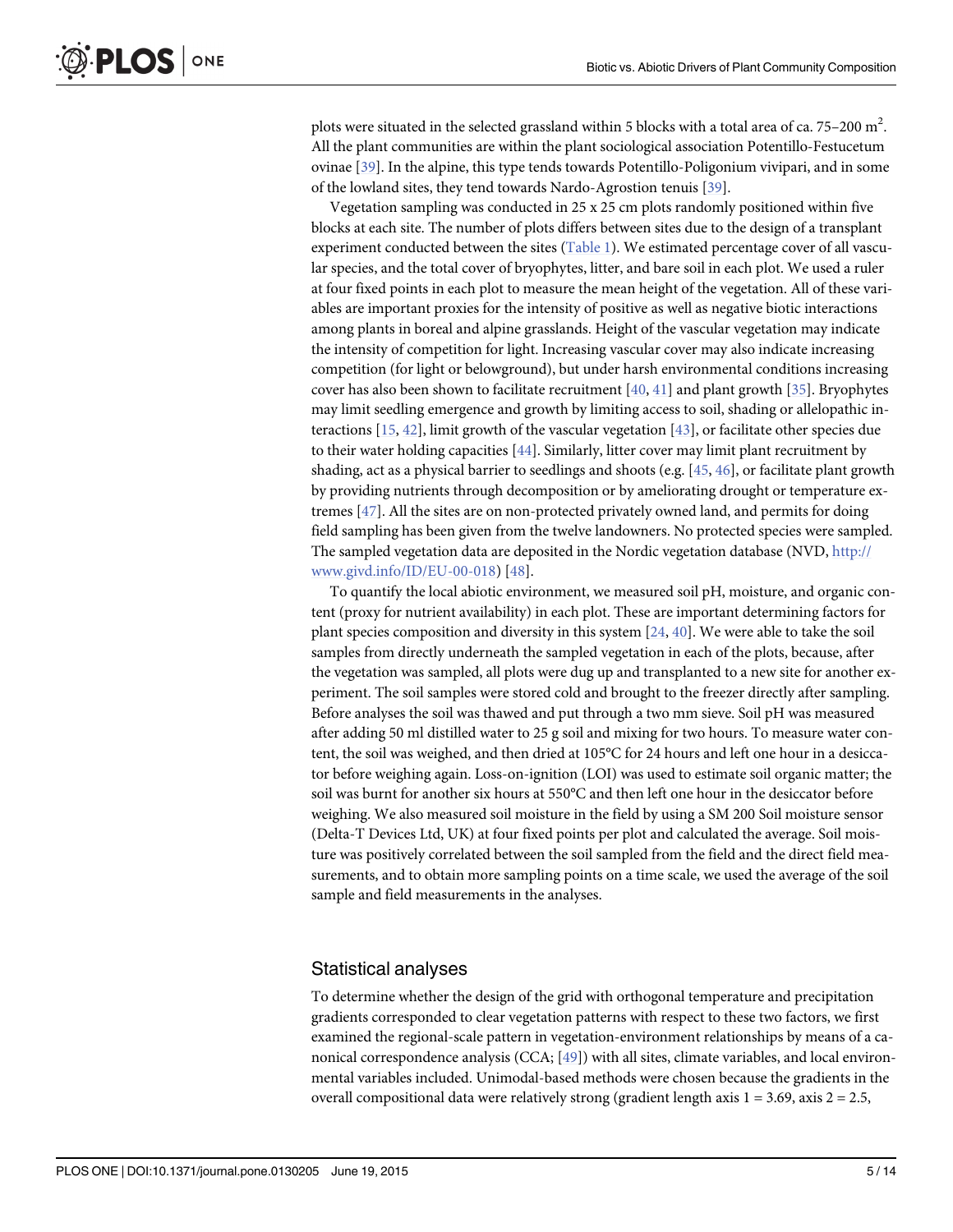<span id="page-5-0"></span>axis  $3 = 3.32$ , axis  $4 = 2.30$  SD, assessed by detrended correspondence analysis with default options).

We then partitioned the community data into graminoid and forb species composition and conducted a series of analyses on these two datasets to determine the relative importance of the biotic and abiotic variables for local community composition within each dataset along the bioclimatic gradients.

First, a standard hierarchical variation partitioning [\[22\]](#page-11-0), see also [\[23\]](#page-11-0) was used to assess the overall importance of the different groups of explanatory variables on regional (among-site) and local (within-site) scales. This was done in three steps: (1) We assessed the total variation accounted for by each local abiotic (soil moisture, pH, LOI) or biotic (vegetation height and cover, bryophyte cover, litter cover, bare soil) variable. For the variable 'vegetation cover', the sum of all forb species' covers was used as a predictor for the graminoid dataset, and the sum of all graminoid species' covers was used as a predictor for the forb dataset. Similarly, we quantified the variation explained by each of the the two groups (abiotic, biotic) where only significant ( $p < 0.05$ ) variables, as assessed by forward selection, were retained. (2) For each of the analyses above, variation at the within-site or local scale was quantified by running the analyses described above with dummy variables representing all the twelve sites as co-variables in partial CCAs. (3) Variation at the among-site or regional scale was calculated by subtracting this local-scale variation (calculated in step 2) from the total variation explained by that variable or group (calculated in step 1).

Second, to test whether variation explained by biotic and abiotic variables differed among the 12 local sites (i.e., hypothesis 1) we conducted a series of site-wise ordination analyses. As it could be easier to pick up biotic or abiotic driven variability in more heterogeneous datasets, we used multivariate dispersion to statistically compare the magnitude of within-site heterogeneity in species composition among sites for multivariate species compositional data [[50](#page-12-0)]. This analysis shows that the within-site compositional variability is comparable in magnitude among sites (multivariate dispersion: 0.37±0.04), and any differences were unrelated to the broad-scale temperature and precipitation gradients (temperature;  $r^2 = 0.05$ ; precipitation:  $r^2 = 0.02$ ). The species composition within each site was relatively homogenous (gradients < 2.5 SD, assessed by detrended correspondence analyses), and we therefore used redundancy analysis (RDA; [[51\]](#page-12-0)) to assess the proportion of variation in graminoid and forb species composition explained by abiotic and biotic factors for each of the sites. Site Boreal 4 was removed from the data before analyses due to low sample size. For each of the 11 remaining sites, we then estimated the variation in the graminoid and forb species composition explained by each explanatory variable both separately (8 variables, graminoids and forb community, 11 sites; total of 176 ordination analyses) and jointly for the two groups of explanatory variables (biotic vs abiotic; two communities, 11 sites for a total of 44 ordination analyses). In the group-wise ordination analyses we used forward selection within each dataset, and included only significant variables ( $p < 0.1$ ) in each of the two groups, or, if none were significant, the best predictor in each group, in the final analyses. We used presence/absence data and downscaling of rare species in all ordinations, which, along with the forward selections, were conducted in Canoco 5 [\[52](#page-12-0)].

We analysed the output from these site-wise ordination analyses to test whether the relative importance of biotic vs. abiotic variables in determining species composition changes in consistent ways along temperature and precipitation gradients (hypothesis 2, 3), or varies between the functional groups (graminoids, forbs; hypothesis 4). We first fitted simple linear regressions to assess if the variation in forb or graminoid species composition explained by each of the local environmental variables (individual biotic and abiotic variables, quantified in the sitewise analyses described above) varied systematically along the regional-scale temperature and precipitation gradients. We then tested the relative explanatory power of biotic and abiotic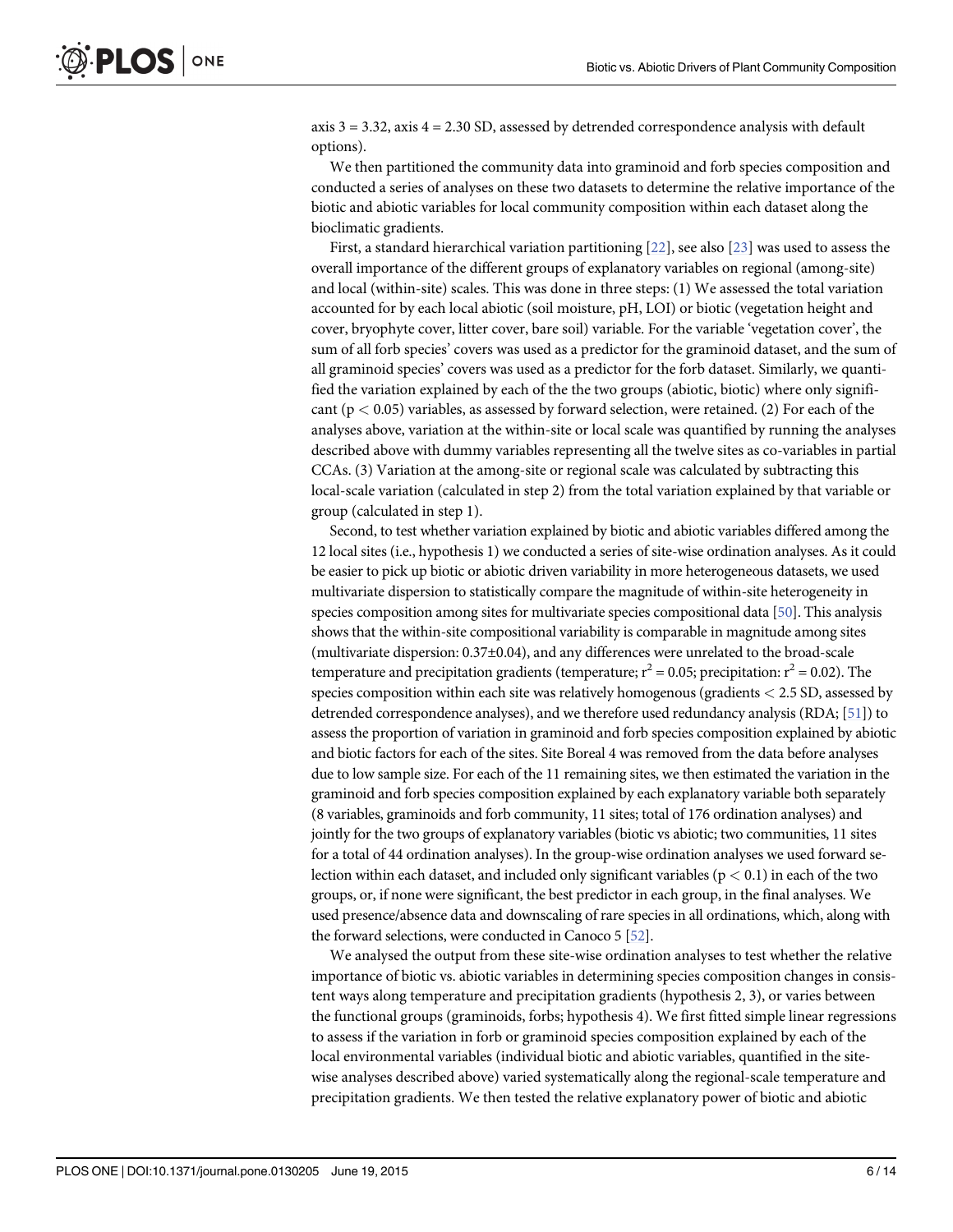<span id="page-6-0"></span>factors for local community patterns more formally in an analysis where the proportion of the total explained variation accounted for by the biotic variables in the RDA analyses were used as response variable in an ANOVA with temperature (alpine, sub alpine, boreal), precipitation (levels1-4), or functional group (forb or graminoid), and their interactions as explanatory variables. Proportional data were used in these overall models to avoid biases due to methodological artefacts causing different fractions of the total variation explained among datasets [[53](#page-13-0)]. These analyses were performed in R version 2.15.3 [[54\]](#page-13-0) using RStudio version 0.96.331 (RStudio, Inc., Boston, Massachusetts, USA) and the car package [[55](#page-13-0)].

#### **Results**

The canonical correspondence analysis (CCA) shows that the main patterns in plant community composition in the full dataset reflect the temperature (axis 1) and precipitation (axis 2) of the sites distributed within the climate grid in southern Norway ( $Fig 2$ ). The site mean biotic and abiotic environmental variables are also related to these major gradients. As expected, vegetation height increases towards warmer climates, soil moisture increases with precipitation, whereas pH is higher in alpine sites. Interestingly, graminoid cover and richness increase with precipitation and soil moisture, whereas forb cover is negatively correlated with these variables and with the graminoids (Fig 2). Bare soil, indicating disturbance or bad conditions for plant growth, is most common in dry alpine sites, and highly correlated with forb species richness. Bryophyte cover on the other hand, is negatively correlated with forb species richness, and, together with soil organic content (LOI), highest towards warmer and wetter sites.



Fig 2. Overall ordination of the grid. Canonical correspondence analysis (CCA) of measured biotic (green) and abiotic (black) environmental variables and alpine (▲), sub-alpine (●) and boreal (▼) sites along a precipitation gradient (1–4 from light to dark blue, see [Fig 1\)](#page-3-0) in southern Norway. LOI refers to Loss-On-Ignition, a measure of soil organic matter. Eigenvalues axis  $1 = 0.472$ , axis  $2 = 0.248$ , axis  $3 = 0.182$ , axis  $4 = 0.137$ . Only the two first axes are shown.

doi:10.1371/journal.pone.0130205.g002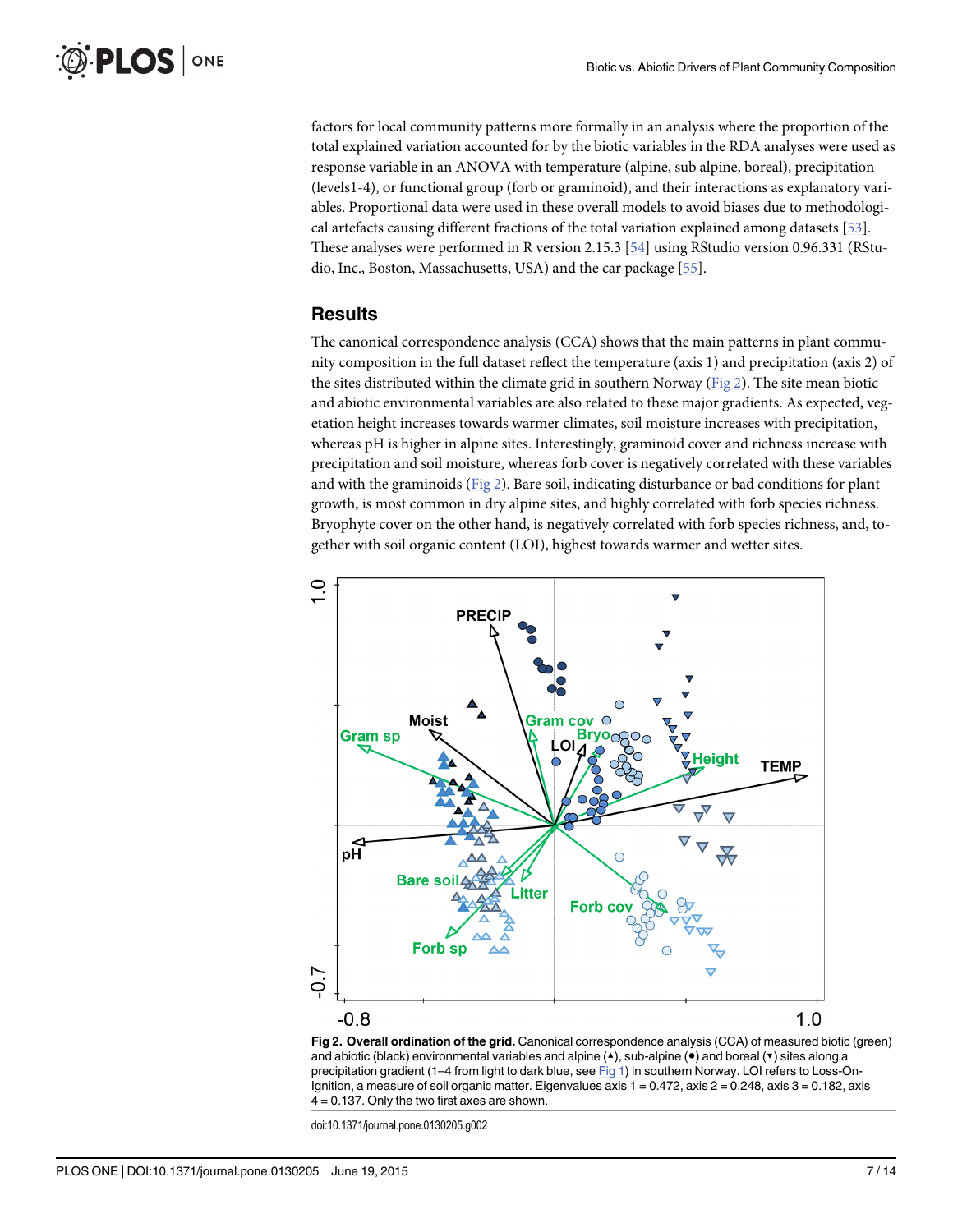These regional-scale patterns are reflected in the among-site variation components in both the graminoid and the forb species composition (Fig 3A). Vegetation height, soil moisture and pH are the most important variables for both functional groups, with soil moisture somewhat more important for graminoids, and pH more important for forbs. The low explanatory power of all environmental variables at the local scale (Fig 3B; abiotic variables average  $3.17\% \pm 1.38$ ) for graminoids,  $2.82 \pm 0.66$  for forbs; biotic average  $1.20\% \pm 0.38$  for graminoids,  $1.69 \pm 0.42$ for forbs) suggests that either the measured variables are not important for species composition within sites, or that the community responses to these variables differ between sites.

To distinguish between these possibilities, vegetation-environment relationships were analysed separately for each site. The explanatory power of both biotic and abiotic variables for local compositional patterns increases substantially in the site-wise analyses relative to the analyses on the entire dataset (Fig 3C; abiotic variables average 13.83%  $\pm$  0.93 for graminoids,  $11.69 \pm 1.00$  for forbs; biotic average  $8.85\% \pm 2.58$  for graminoids,  $9.78 \pm 1.96$  for forbs, across sites). The regression slopes of the linear models indicate that this local explanatory power varies systematically between biotic and abiotic variables, along the climate gradients, and between forbs and graminoids ([Table 2\)](#page-8-0). The explanatory power of individual local biotic variables changes more consistently in response to temperature than the abiotic variables: All biotic variables have consistently positive (if rarely statistically significant) regression slopes and thus likely explain more of the variation in both forb and graminoid species composition towards warmer sites ([Table 2\)](#page-8-0). As expected, forbs have steeper regression slopes for the biotic variables than graminoids. The patterns along the precipitation gradient are less clear, but soil pH explains more of graminoid species composition towards wetter sites ([Table 2\)](#page-8-0). The ANOVA results confirm these patterns–the proportion of the total explained variation in the site-wise RDAs explained by the biotic variables (relative to the abiotic) increases systematically with increasing temperature, and a significant interaction with precipitation suggests that the relative role of local biotic and abiotic environmental variables shifts along the broad scale climate gradients ([Table 3,](#page-8-0) [Fig 4\)](#page-9-0). Moreover, biotic variables seem to explain more towards wetter sub al-pine and boreal sites, but more towards dryer sites in the alpine [\(Table 3,](#page-8-0) [Fig 4](#page-9-0)).



Fig 3. Variation explained at broad and fine geographical scales. Compositional variation in graminoid and forb species (% of total deviance [CCA] or variation [RDA]) explained by abiotic and biotic environmental variables, grouped and separately, at the a) regional/among site scale and b) local/within site scale when all sites are part of the same canonical correspondence analysis (CCA). Part c) shows parallel results for separate site-wise redundancy analyses (RDA) analyses for each of eleven grassland sites in southern Norway. LOI refers to Loss-On-Ignition, a measure of soil organic matter.

doi:10.1371/journal.pone.0130205.g003

<span id="page-7-0"></span>PLOS ONE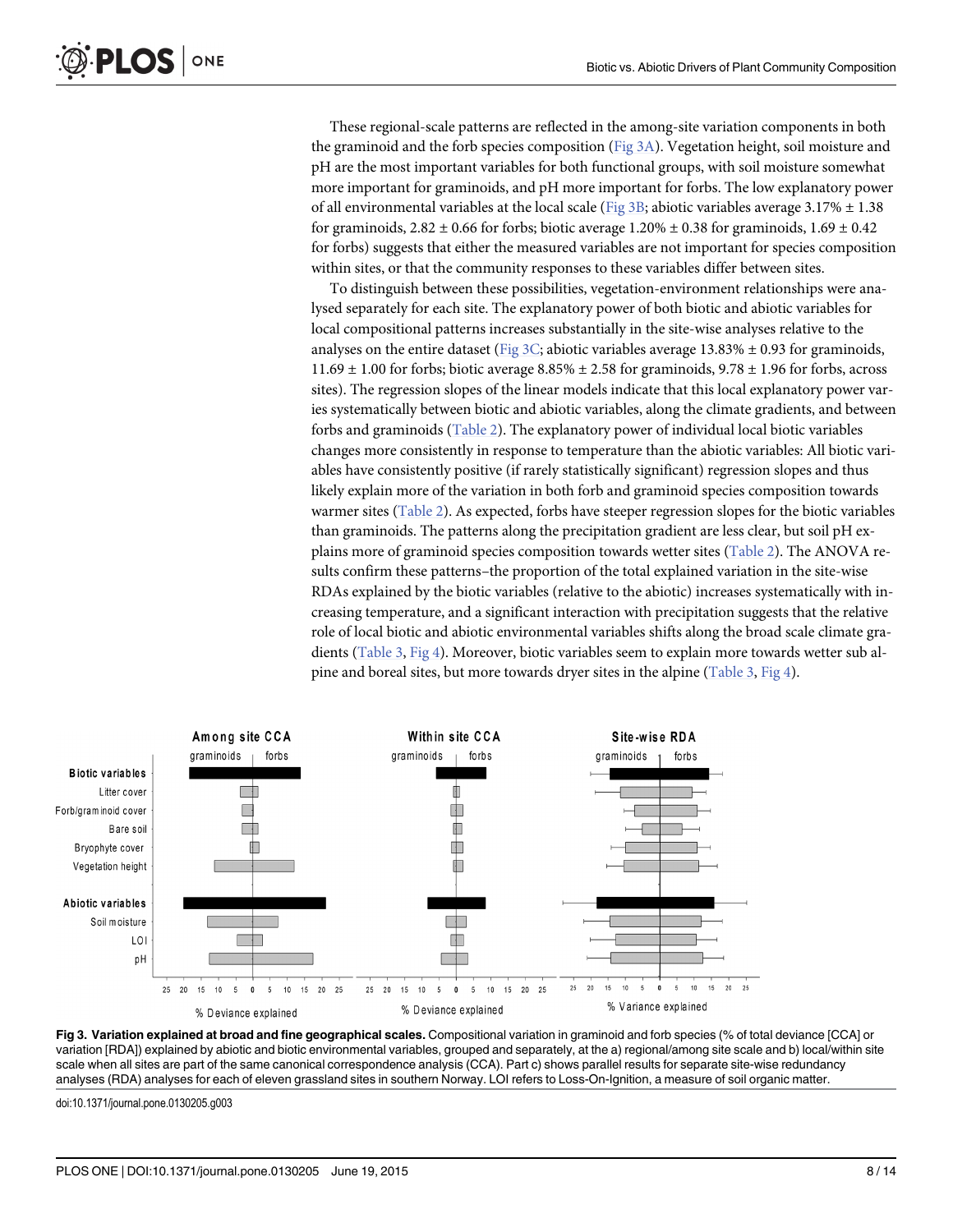|                         | Temperature  |            | Precipitation |            |  |
|-------------------------|--------------|------------|---------------|------------|--|
|                         | <b>Forbs</b> | Graminoids | <b>Forbs</b>  | Graminoids |  |
| Abiotic variables       | $-3.153*$    | $-1.852$   | $+0.339$      | $+0.596$   |  |
| pH                      | $-0.067$     | $-0.859$   | $+0.323$      | $+0.521*$  |  |
| LOI                     | $+0.072$     | $+0.857$   | $+0.078$      | $+0.095$   |  |
| Moisture                | $+0.411$     | $-0.898$   | $-0.136$      | $+0.347$   |  |
| <b>Biotic variables</b> | $+0.254$     | $+1.191$   | $+0.215$      | $-0.056$   |  |
| Vegetation height       | $+1.318$     | $+1.227$   | $+0.196$      | $+0.109$   |  |
| Litter cover            | $+1.222$     | $+0.978$   | $+0.164$      | $-0.107$   |  |
| Bryophyte cover         | $+1.040$     | $+1.025$   | $+0.099$      | $+0.029$   |  |

<span id="page-8-0"></span>[Table 2.](#page-7-0) Regression slopes and associated p-values (\*  $p < 0.05$ ,  $p < 0.1$ , no symbol = not significant) of relationships between variation in forb and graminoid species composition explained by local abiotic and biotic environmental variables in redundancy analyses (RDA) of local grassland species composition along broad scale temperature and precipitation gradients in southern Norway.

LOI refers to Loss-On-Ignition, a measure of soil organic matter.  $n = 11$ .

doi:10.1371/journal.pone.0130205.t002

#### **Discussion**

Vegetation and environmental analyses of alpine and boreal grasslands of southern Norway show that the abiotic and biotic drivers of local-scale variation in plant community composition shift along the regional-scale temperature and precipitation gradients. Although the patterns are not strong, our results to some extent support the predictions of a decreasing role of abiotic and an increasing role of biotic environmental variables for species composition towards warmer climates (e.g.  $[4, 5, 3]$  $[4, 5, 3]$  $[4, 5, 3]$  $[4, 5, 3]$  $[4, 5, 3]$  $[4, 5, 3]$ ). Interactions between temperature and precipitation indicate, however, that the importance (as measured by variation explained) of biotic vs. abiotic variables varies in complex ways, in some cases driven by the specific biotic or abiotic variable.

The shift between local abiotic and biotic determinants of species composition towards warmer sites reflects the productivity gradient in the region, with plant community biomass

| Property of the state of the contract of                                                                                                     |                                                                                                                                                       |  |
|----------------------------------------------------------------------------------------------------------------------------------------------|-------------------------------------------------------------------------------------------------------------------------------------------------------|--|
| ern Norway.                                                                                                                                  |                                                                                                                                                       |  |
| dundancy analyses (RDA) of graminoid and forb species composition in grassland sites along temperature and precipitation gradients in south- |                                                                                                                                                       |  |
|                                                                                                                                              | Table 3. ANOVA estimates, F- and P-values of the relative proportion of the explained variation accounted for by biotic (vs abiotic) variables in re- |  |

| <b>Predictors</b>           | df             | <b>Estimates</b> | F    | P     |
|-----------------------------|----------------|------------------|------|-------|
| Intercept                   |                | 43.45            |      |       |
| Temperature                 | $\overline{2}$ |                  | 6.91 | 0.011 |
| Sub-alpine                  |                | $-4.99$          |      |       |
| <b>Boreal</b>               |                | 17.54            |      |       |
| Precipitation               | 3              |                  | 2.71 | 0.096 |
| $\overline{2}$              |                | 4.05             |      |       |
| 3                           |                | $-5.44$          |      |       |
| $\overline{4}$              |                | $-19.55$         |      |       |
| Temperature x Precipitation | 5              |                  | 3.57 | 0.037 |
| Sub-alpine $\times$ 2       |                | $-7.75$          |      |       |
| Boreal $\times$ 2           |                | $-10.73$         |      |       |
| Sub-alpine $\times$ 3       |                | 43.12            |      |       |
| Boreal $\times$ 3           |                | 5.56             |      |       |
| Sub-alpine $\times$ 4       |                | 29.94            |      |       |

Temperature and precipitation are expressed factorial variables (three temperature levels: alpine, sub-alpine, boreal, and four precipitation levels 1–4). Functional type (graminoid vs forb) and its interactions were not significant and therefore not included in the final model.  $n = 22$ .

doi:10.1371/journal.pone.0130205.t003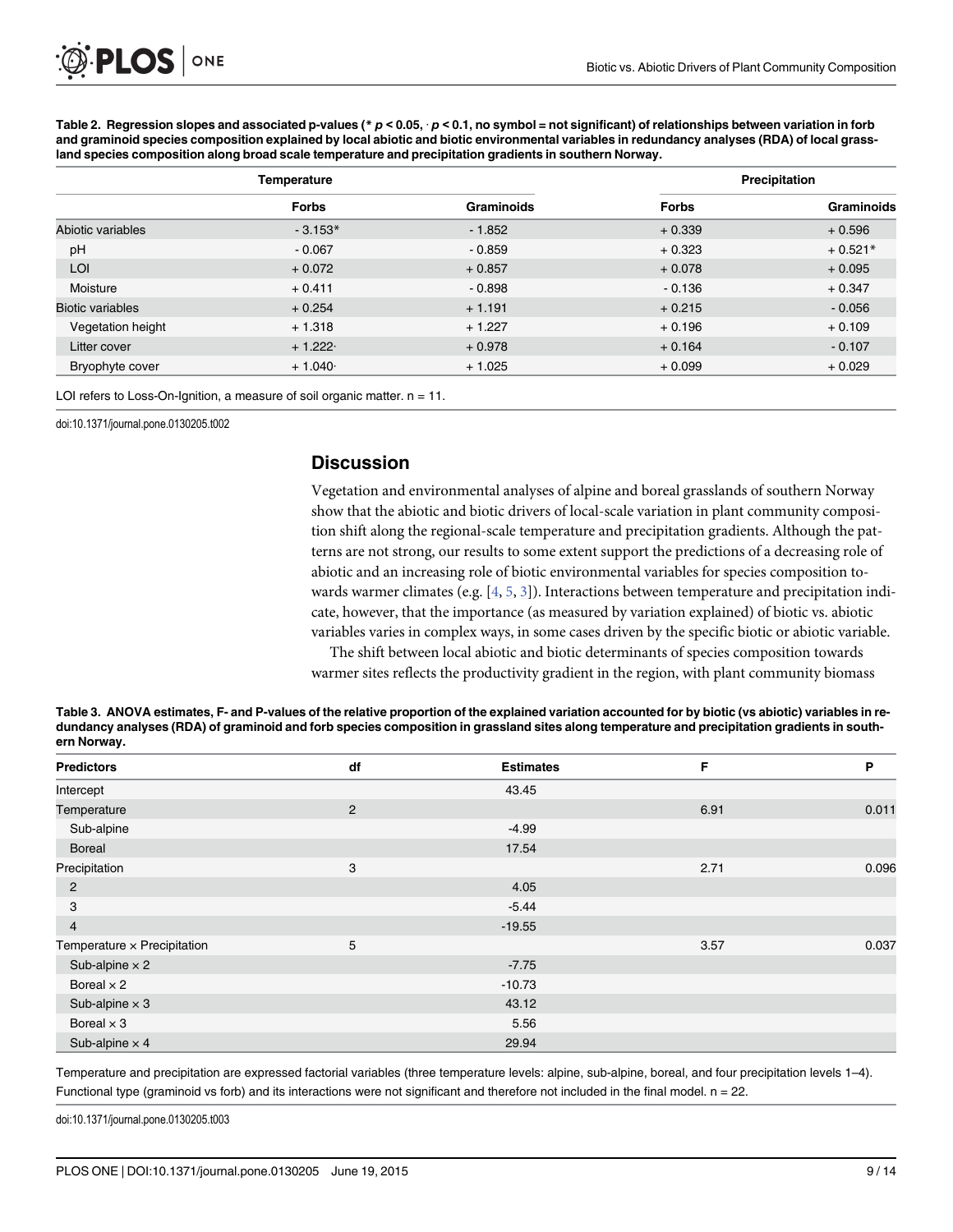<span id="page-9-0"></span>increasing from alpine to boreal sites [\[56\]](#page-13-0). Thus, our results are in line with the predictions that in the alpine, where vegetation cover is sparser, the impacts of the abiotic environment is most important for species composition, whereas in the lowlands where plant biomass is higher, effects of the biotic environment are more prevalent. Nevertheless, although the role of local biotic environmental variables slightly increased towards warmer and more productive sites in our study area, precipitation gradients showed no consistent trend and even the temperature pattern was relatively weak and noisy. We suggest that this is because biotic interactions represent the net effects of both facilitative and competitive processes, with the role of competition predicted to decrease, and facilitation to increase, towards stressful environments (the stress gradient hypothesis; [[57](#page-13-0), [13](#page-11-0), [16](#page-11-0)]). Although our study cannot distinguish between competitive and facilitative processes, our results suggest that biotic interactions are important for plant community structure also in cold, low-productivity systems. Competitive interactions have been shown to affect recruitment also in alpine [\[58,](#page-13-0) [59,](#page-13-0) [41\]](#page-12-0) and arctic [\[15\]](#page-11-0) plant communities. In line with these findings, other studies in our climate grid have also shown that the vegetation canopy limits seedling recruitment both in alpine and boreal sites, although less pronounced in the alpine [[60](#page-13-0)]. On the other hand, an intact vegetation canopy, and a dense litter and bryophyte cover, may also facilitate plant recruitment and growth in the climatically severe alpine sites by providing, shelter, nutrients or moisture  $[13, 16, 18]$  $[13, 16, 18]$  $[13, 16, 18]$  $[13, 16, 18]$  $[13, 16, 18]$ .

The biotic variables tended to explain a higher proportion of the variation in forb than of graminoid species composition towards warmer sites in the study area. Forbs may be more susceptible to biotic interactions than graminoids, and the negative correlation in the overall ordination in [Fig 1](#page-3-0) between forb cover and graminoids also indicates a competitive relationship between the two functional groups, which is in line with results from a graminoid removal experiment performed in the same grid of sites. This may suggest that the presence of graminoids in the community can decrease forb cover, in particular when precipitation and soil moisture increase [[56](#page-13-0)]. Increased abundance of graminoids at the expense of forbs is found in experiments where warming and nutrient addition generally benefit graminoids more than forbs [[61](#page-13-0), [62,](#page-13-0) [63,](#page-13-0) [36\]](#page-12-0). This is likely because graminoids respond faster than most of the forbs to the nutrients added [\[62\]](#page-13-0), and thereby out-compete the low-stature forbs for space and light by their higher standing biomass. In addition to the height of the vegetation, litter and bryophyte cover



[Fig 4. V](#page-7-0)ariation explained by abiotic vs. biotic variables. Relative variation in species composition explained by abiotic (black) and biotic (grey) environmental variables in site-wise redundancy analyses (RDA) performed across eleven grassland sites in alpine, sub alpine and boreal sites along a precipitation gradient from low (1) to high (4) in southern Norway. LOI refers to Loss-On-Ignition, a measure of soil organic matter.

doi:10.1371/journal.pone.0130205.g004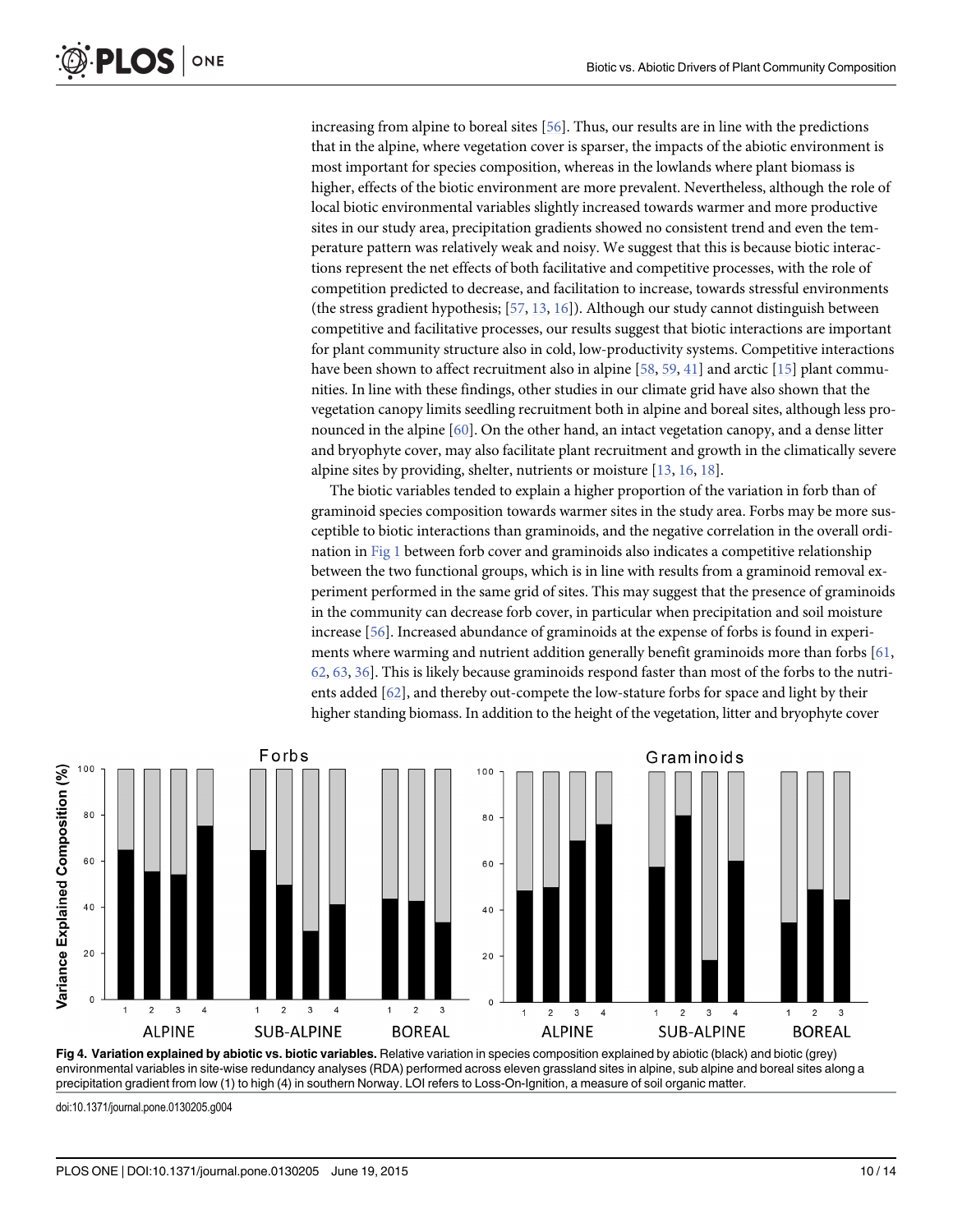<span id="page-10-0"></span>also seemed to be more important determinants of forb than of graminoid composition towards warmer sites. Both litter [\[46\]](#page-12-0) and bryophytes [[15](#page-11-0), [58,](#page-13-0) [42\]](#page-12-0) may limit seedling recruitment, and could therefore act more as limiting factors for forbs than for graminoids, as forbs generally depend more on seedling recruitment for population persistence than the more clonal graminoids. Moreover, a thick moss cover, as found in the warmest sites in our study, may have negative effects on low-stature forbs through overgrowth of stems and leaves  $[64, 65, 43]$  $[64, 65, 43]$  $[64, 65, 43]$  $[64, 65, 43]$  $[64, 65, 43]$  or through allelopathic interactions [[42](#page-12-0)]. Decay processes may also be faster and more prevalent in warm sites, and nutrients made available from decomposing litter may benefit graminoids more than forbs. Thus, these local biotic variables may have different effects on forbs and graminoids, respectively, due to differences in recruitment and growth traits between these functional groups.

The patterns along the precipitation gradient were generally complex, with precipitation effects on the relative role of local biotic and abiotic variables depending on temperature (i.e., differing between alpine, sub alpine and boreal sites). The relationship between plant community biomass and precipitation is unimodal throughout the study area, with highest productivity at intermediate precipitation levels [[56\]](#page-13-0). The role of the local biotic environmental variables for species composition slightly followed this pattern, whereas abiotic variables explained, as expected, a lesser proportion of the variation in species composition towards wetter and more productive sub alpine and boreal sites. In the alpine on the other hand, abiotic variables explained more towards wetter sites even though productivity is higher here than in the dryer alpine sites. This might be explained by the large amounts of the precipitation falling as snow in the wet alpine sites, resulting in shorter growing seasons and consequently a more stressful environment for the plants. Hence, snow cover likely overrules the effects of biotic interactions for plant species composition in snow rich areas.

Our results from analyses of local-scale vegetation patterns across a climate grid in southern Norway strongly support recent studies that call for vegetation-environment analyses performed across different spatial scales [\[18](#page-11-0), [66](#page-13-0), [67\]](#page-13-0). As the importance of different variables for species composition shift along the bioclimatic gradients in our study system, analyses on both local and regional scales are needed to detect and disentangle the local vegetation-environment relationships and their regional-scale drivers. Surrogates of biotic interactions, in particular the height of the vegetation, explained a substantial proportion of both alpine, sub alpine, and boreal species composition, with an increasing role towards warmer sites. This suggests that biotic interactions may become more important for alpine and boreal grassland community structure and composition in the future. In oceanic alpine regions, this trend may be counteracted by increased winter precipitation, resulting in stronger abiotic environmental control. Based on our results we also hypothesise that graminoids might benefit more from warmer and wetter future climates than forbs, and that forbs might decline due to competition from increasing abundances of graminoids in the future  $[61, 62, 35, 34]$  $[61, 62, 35, 34]$  $[61, 62, 35, 34]$  $[61, 62, 35, 34]$  $[61, 62, 35, 34]$  $[61, 62, 35, 34]$  $[61, 62, 35, 34]$  $[61, 62, 35, 34]$  $[61, 62, 35, 34]$ . Our results highlight the importance of including biotic interactions in models predicting future distribution of species assemblages [\[66\]](#page-13-0), and that precipitation needs to be taken into account in climate change effects studies.

## Acknowledgments

We thank the Norwegian Research Council, NORKLIMA, for funding this study through the SeedClim project (184912/S30), Tessa Bargmann for analyzing soil samples, and all the landowners for permission to use their land.

## Author Contributions

Conceived and designed the experiments: KK VV DG. Performed the experiments: KK VV. Analyzed the data: KK VV. Contributed reagents/materials/analysis tools: KK VV. Wrote the paper: KK VV DG.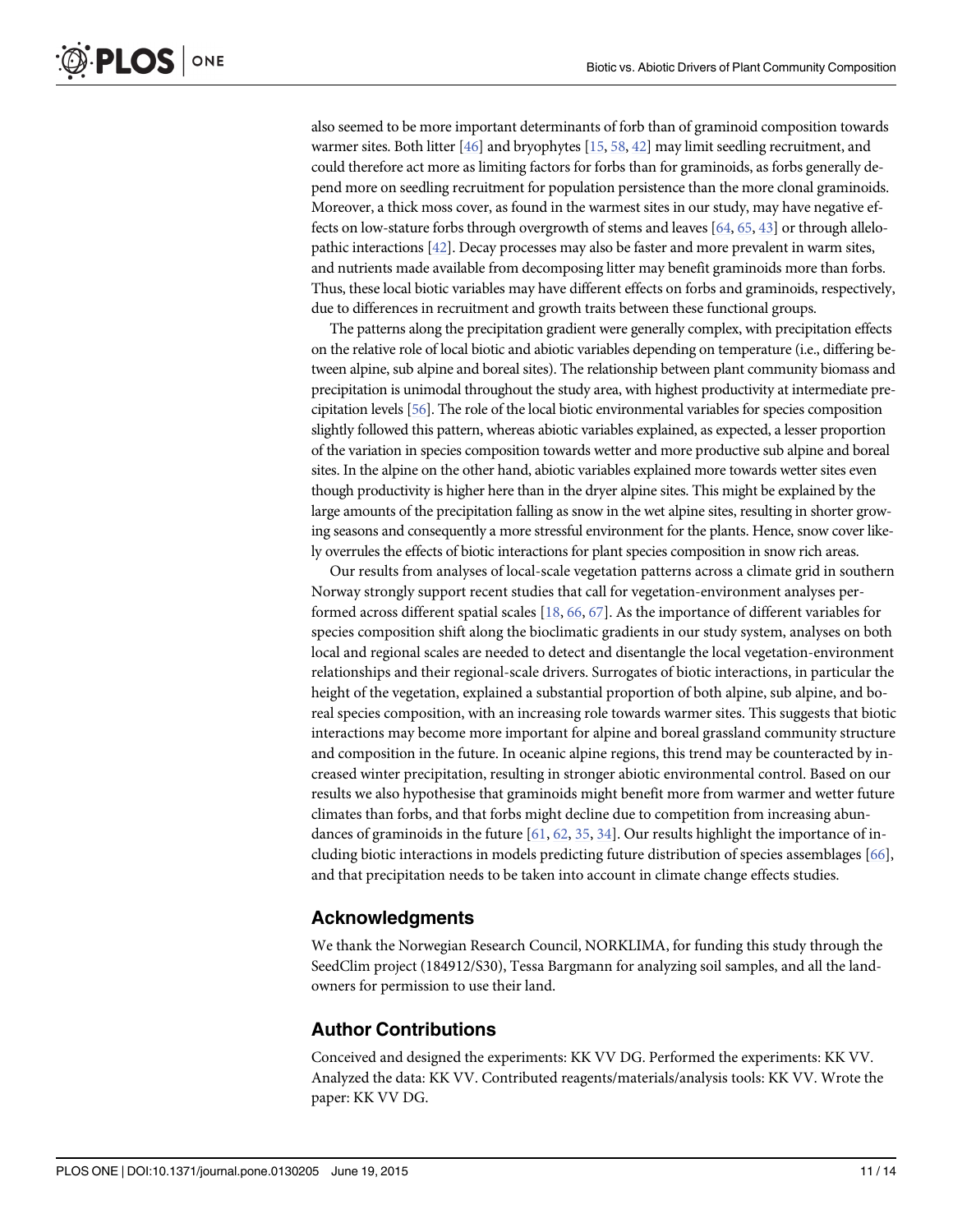#### <span id="page-11-0"></span>References

- [1.](#page-0-0) Lavergne SN, Mouquet W, Thuiller O, Ronce O. Biodiversity and climate change: Integrating evolutionary and ecological responses of species and communities. Ann Rev Ecol Evol Sys. 2010; 41:321–350.
- [2.](#page-1-0) Gleason HA. The individualistic concept of the plant association. Bulletin of the Torrey Botanical Club 1926; 53:7–26.
- [3.](#page-1-0) Grime JP. Plant strategies and vegetation processes. John Wiley, Chichester. 1979.
- [4.](#page-1-0) Billings WD, Mooney HA. The ecology of arctic and alpine plants. Biol Rev. 1968; 43: 481–529.
- [5.](#page-1-0) Grime JP. Competitive exclusion in herbaceous vegetation. Nature. 1973; 242: 344–347.
- [6.](#page-1-0) Brooker RW, Callaghan TV. The balance between positive and negative plant interactions and its relationship to environmental gradients: a model. Oikos. 1998; 81: 196–207.
- [7.](#page-1-0) Brooker RW. Plant-plant interactions and environmental change. New Phyt. 2006; 171: 271–284.
- [8.](#page-1-0) He Q, Bertness MD, Altieri AH. Global shifts towards positive species interactions with increasing environmental stress. Ecol Lett. 2013; 16: 695–706. doi: [10.1111/ele.12080](http://dx.doi.org/10.1111/ele.12080) PMID: [23363430](http://www.ncbi.nlm.nih.gov/pubmed/23363430)
- [9.](#page-1-0) Tilman D. Resource competition and community structure. Monogr Pop Biol. 1982; Princeton University Press, Princeton, New Jersey.
- [10.](#page-1-0) Tilman D. Plant Strategies and the Dynamics and Structure of Plant Communities. Princeton University Press, Princeton. 1988.
- [11.](#page-1-0) Körner C. Alpine Plant Life. Springer, Germany. 1999.
- [12.](#page-1-0) Olofsson J, Moen J, Oksanen L. On the balance between positive and negative plant interactions in harsh environments. Oikos. 1999; 86: 539–543.
- [13.](#page-1-0) Callaway RM, Brooker RW, Choler P, Kikvidze Z, Lortle CJ, Michalet R, et al. Positive interactions among alpine plants increase with stress. Nature. 2002; 417: 844-848. PMID: [12075350](http://www.ncbi.nlm.nih.gov/pubmed/12075350)
- [14.](#page-1-0) Kikvidze Z. et al. Linking patterns and processes in alpine plant communities: a global study. Ecology. 2005; 86: 1395–1400.
- [15.](#page-1-0) Gough L. Neighbor effects on germination, survival, and growth in two arctic tundra plant communities. Ecography. 2006; 29: 44–56.
- [16.](#page-1-0) Brooker RW, Maestre FT, Callaway RM, Lortie CL, Cavieres LA, Kunstler G, et al. Facilitation in plant communities: the past, the present, and the future. J Ecol. 2008; 96: 18–34.
- [17.](#page-1-0) Cavieres LA, Badano EI. Do facilitative interactions increase species richness at the entire community level? J Ecol. 2009; 97:1181–1191.
- [18.](#page-1-0) Cavieres LA, Brooker RW, Butterfield BJ, Cook BJ, Kikvidze Z, Lortie CJ, et al. Facilitative plant interactions and climate simultaneously drive alpine plant diversity. Ecol Lett. 2014; 17: 193–202. doi: [10.](http://dx.doi.org/10.1111/ele.12217) [1111/ele.12217](http://dx.doi.org/10.1111/ele.12217) PMID: [24238015](http://www.ncbi.nlm.nih.gov/pubmed/24238015)
- [19.](#page-1-0) Michalet R, Brooker RW, Cavieres LA, Kikvidze Z, Lortie CJ, Pugnaire FI, et al. Do biotic interactions shape both sides of the humped back model of species richness in plant communities? Ecol Lett. 2006; 9: 767–773. PMID: [16796565](http://www.ncbi.nlm.nih.gov/pubmed/16796565)
- [20.](#page-1-0) Goldberg DE, Rajaniemi T, Gurevitch J, Stewart-Oaten A. Empirical approaches to quantifying interaction intensity: competition and facilitation along productivity gradients. Ecology. 1999; 80: 1118–1131.
- [21.](#page-1-0) Goldberg DE, Turkington R, Olsvig-Whittaker L. Quantifying the community-level consequences of competition. Folia Geobot Phyto. 1995; 30: 231–242.
- [22.](#page-1-0) Cushman SA, McGarigal K. Multi-scale decomposition of species-environment relationships. Landscape Ecol. 2002; 17: 637–646.
- [23.](#page-1-0) Dray R, Pélissier P, Couteron P, Fortin MJ, Legendre P, Peres-Neto PR, et al. Community ecology in the age of multivariate multiscale spatial analysis. Ecol Monogr. 2012; 82: 257–275.
- [24.](#page-1-0) Vandvik V, Birks HJB. Partitioning floristic variance in Norwegian upland grasslands into within-site and between-site components: Are the patterns determined by environment or by land-use? Plant Ecol. 2002; 162: 233–245.
- [25.](#page-1-0) Knick ST, Rotenberry JT, Leu M. Habitat, topographical, and geographical components structuring shrubsteppe bird communities. Ecography. 2008; 31: 389–400.
- [26.](#page-1-0) Blundo C, Malizia LR, Blake JG, Brown AD. Tree species distribution in Andean forests: influence of regional and local factors. J Trop Ecol. 2012; 28: 83–95.
- Banks-Leite C, Ewers RM, Metzger JP. The confounded effects of habitat disturbance at the local, patch and landscape scale on understorey birds of the Atlantic Forest: Implications for the development of landscape-based indicators. Ecol Ind. 2013; 31: 82–88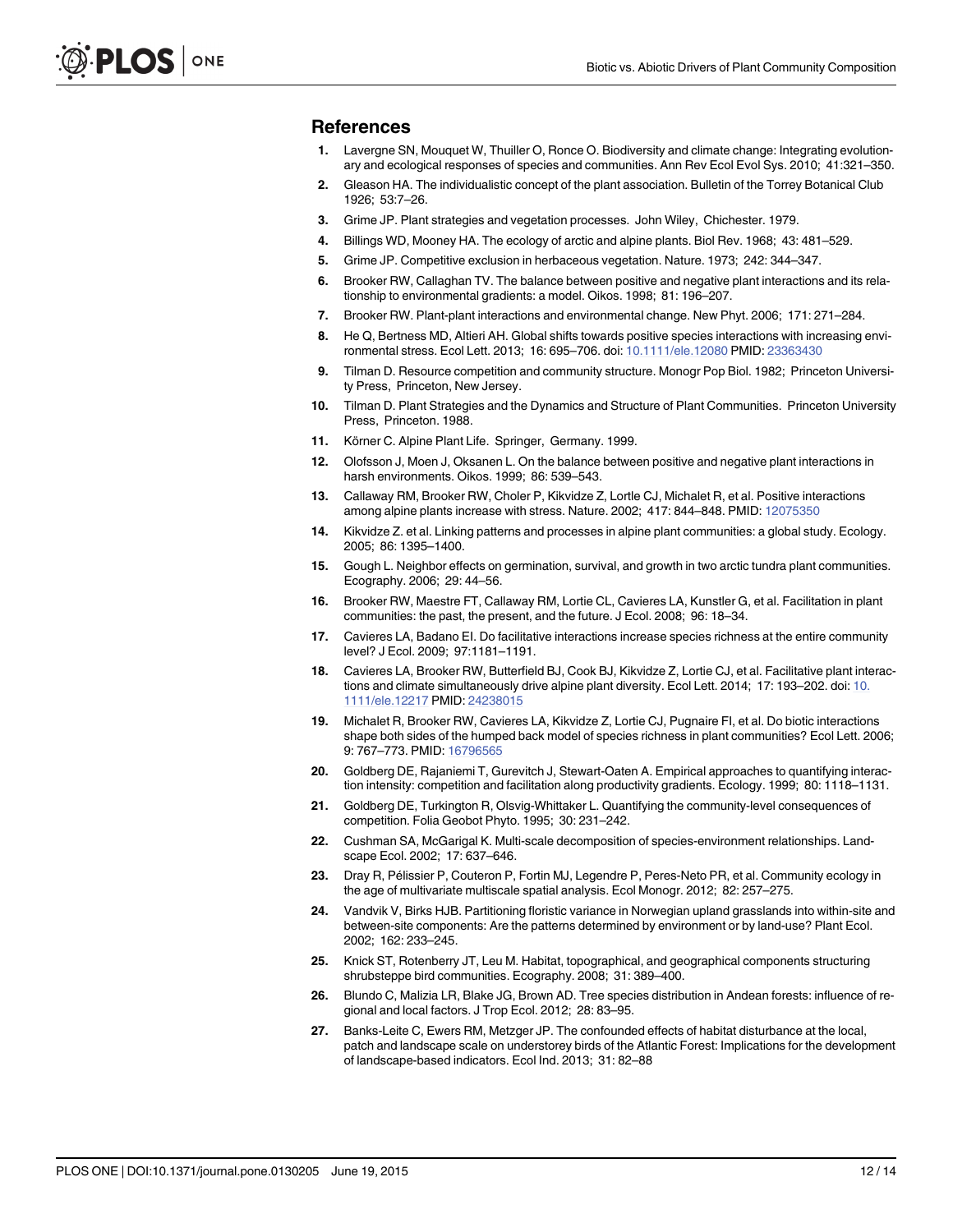- <span id="page-12-0"></span>[28.](#page-1-0) Richardson PJ, Mac Dougall AS, Stanley AG, Kaye TN, Dunwiddie PW. Inversion of plant dominancediversity relationships along a latitudinal stress gradient. Ecology. 2012; 93: 1431–1438. PMID: [22834383](http://www.ncbi.nlm.nih.gov/pubmed/22834383)
- [29.](#page-2-0) Elmendorf SC, Henry GHR, Hollister RD, Björk RG, Bjorkman AD, Callaghan TV, et al. Global assessment of experimental climate warming on tundra vegetation: heterogeneity over space and time. Ecol Lett. 2012a; 15:164-175. doi: [10.1111/j.1461-0248.2011.01716.x](http://dx.doi.org/10.1111/j.1461-0248.2011.01716.x) PMID: [22136670](http://www.ncbi.nlm.nih.gov/pubmed/22136670)
- [30.](#page-2-0) Elmendorf S, Henry GHR, Bjork R, Cooper E, Cornelissen JHC, Day TA, et al. Plot-scale evidence of tundra vegetation change and links to recent summer warming. Nature Climate Change. 2012b; 2: 453–457
- [31.](#page-2-0) Moya-Laraño J. Can Temperature and Water Availability Contribute to the Maintenance of Latitudinal Diversity by Increasing the Rate of Biotic Interactions? The Open Ecol Jour. 2010.
- [32.](#page-2-0) Hanssen-Bauer I. et al. Klima i Norge 2100. Bakgrunnsmateriale til NOU Klimatilplassing. 2009. Norsk klimasenter, Oslo
- [33.](#page-2-0) Walker MD, Wahren CH, Hollister RD, Henry GHR, Ahlquist LE, Alatalo JM, et al. Plant community responses to experimental warming across the tundra biome. PNAS. 2006; 103: 1342–1346. PMID: [16428292](http://www.ncbi.nlm.nih.gov/pubmed/16428292)
- [34.](#page-2-0) Ross LC, Woodin SJ, Hester AJ, Thompson DBA, Birks HJB. Biotic homogenization of upland vegetation: patterns and drivers at multiple spatial scales over five decades. J Veg Sci. 2012; 23: 755–770.
- [35.](#page-2-0) Klanderud K, Totland Ø. Simulated climate change altered dominance hierarchies and diversity of an alpine biodiversity hotspot. Ecology. 2005; 86: 2047–2054.
- [36.](#page-2-0) Meineri E, Spindelbock J, Vandvik V. Seedling emergence responds to both seed source and recruitment site climates: a climate change experiment combining transplant and gradient approaches. Plant Ecol. 2013; 214: 607–619.
- [37.](#page-2-0) Tveito OE, Bjordal I, Skjelvag AO, Aune B. A GIS-based agro-ecological decision system based on gridded climatology. Met Appl. 2005; 12: 57–68.
- [38.](#page-2-0) Norwegian Meteorological Institute. Normal period 1961–1990. 2010. Available: [http//www.eklima.met.](http://www.eklima.met.no) [no.](http://www.eklima.met.no)
- [39.](#page-4-0) Fremstad E. Vegetasjonstyper i Norge. NINA Temahefte. 1997; 12: 1–279.
- [40.](#page-4-0) Klanderud K, Totland Ø. The relative role of dispersal and local interactions for alpine plant community diversity under simulated climate warming. Oikos. 2007; 116:1279–1288.
- [41.](#page-4-0) Klanderud K. Species recruitment in alpine plant communities: the role of species interactions and productivity. J Ecol. 2010; 98: 1128–1133.
- [42.](#page-4-0) Michel P, Burritt DJ, Lee WG. Bryophytes display allelopathic interactions with tree species in native forest ecosystems. Oikos. 2011; 120: 1272–1280.
- [43.](#page-4-0) Keuper F, Dorrepaal E, Van Bodegom PM, Aerts R, Van Logtestijn RSP, Richard SP, et al. A Race for Space? How Sphagnum fuscum stabilizes vegetation composition during long-term climate manipulations. Glo Ch Biol. 2011; 17: 2162–2171.
- [44.](#page-4-0) Michel P, et al. Impact of disturbance on above-ground water storage capacity of bryophytes in New Zealand indigenous tussock grassland ecosystems. New Zeal. J Ecol. 2013; 37: 114–126.
- [45.](#page-4-0) Facelli JM, Pickett STA. Plant litter: its dynamics and effects on plant community structure. Bot Rev. 1991; 57: 1–32.
- [46.](#page-4-0) Olsen SL, Klanderud K. Biotic interactions limit species richness in an alpine plant community, especially under experimental warming. Oikos. 2014; 123: 71–78.
- [47.](#page-4-0) de Dios VR, Weltzin JF, Sun W, Huxman TE, Williams DG. Transitions from grassland to savanna under drought through passive facilitation by grasses. J Veg Sci. 2014; 25: 937–946.
- [48.](#page-4-0) Lenoir J, Graae BJ, Aarrestad PA, Alsos IG, Armbruster WS, Austrheim G et al. Local temperatures inferred from plant communities suggest strong spatial buffering of climate warming across Northern Europe. Glo Ch Biol 2013; 19: 1470–1481.
- [49.](#page-4-0) ter Braak C.J.F. Canonical correspondence analysis: a new eigenvector technique for multivariate direct gradient analysis. Ecology. 1986; 67: 1167–1179.
- [50.](#page-5-0) Anderson MJ, Ellingsen KE, McArdle BH. Multivariate dispersion as a measure of beta diversity. Ecol Lett. 2006; 9: 683-693. PMID: [16706913](http://www.ncbi.nlm.nih.gov/pubmed/16706913)
- [51.](#page-5-0) ter Braak C.J.F. Canonical community ordination. I. Basic theory and linear methods. Ecoscience. 1994; 1: 127–140.
- [52.](#page-5-0) ter Braak CJF & Smilauer P. CANOCO for Windows version 5. 2012. Microcomputer Power, Ithaca NY, US.